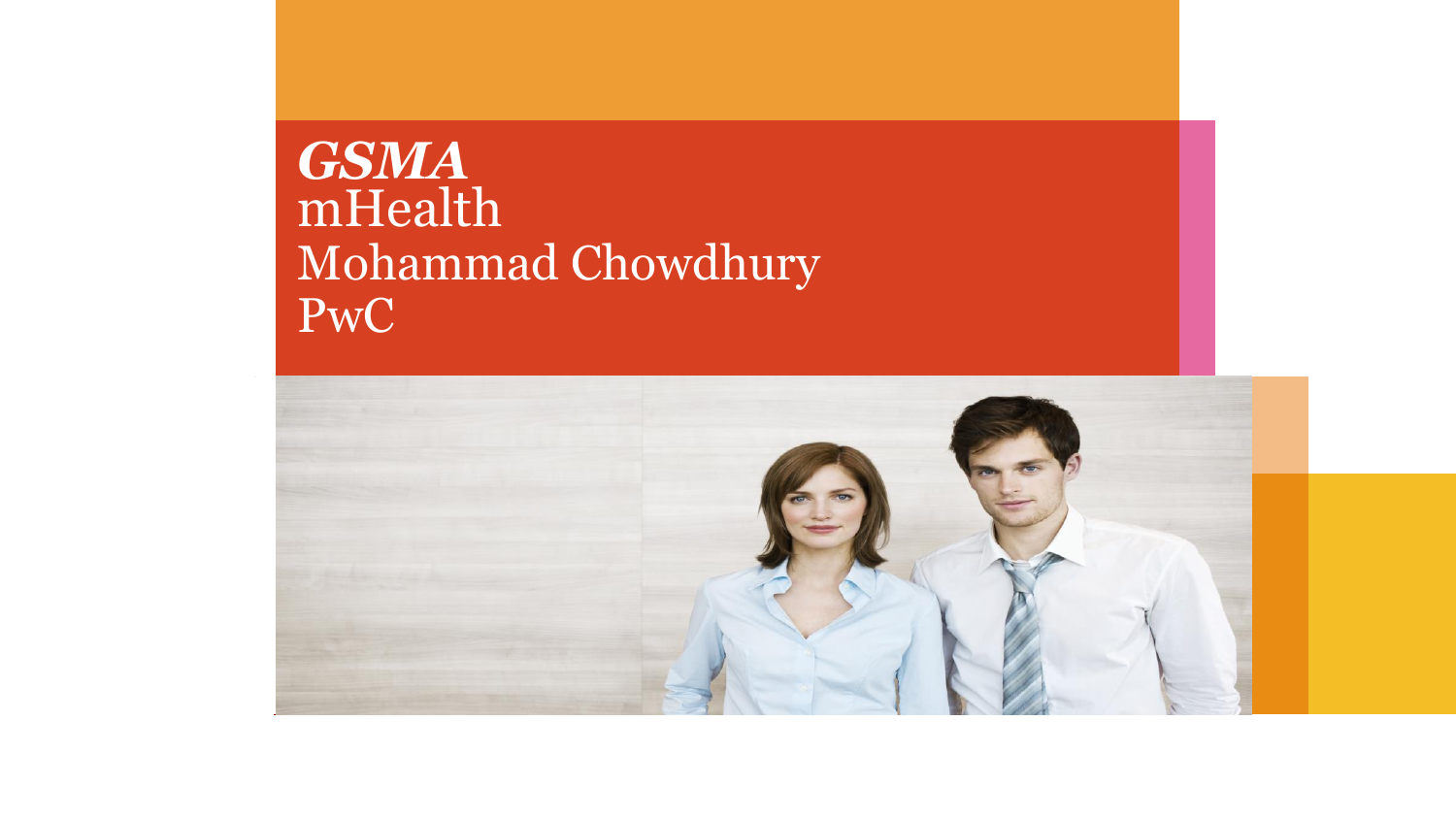*of surveyed patients in emerging markets are aware of term "mobile health" (vs. 37% in developed markets)*

*61%*

**mHealth is less disruptive to healthcare in emerging markets because for a majority, it is not a substitution to care but rather the only access**

> **High patient expectations in emerging countries: mHealth will change how…**



PwC GSMA • mHealth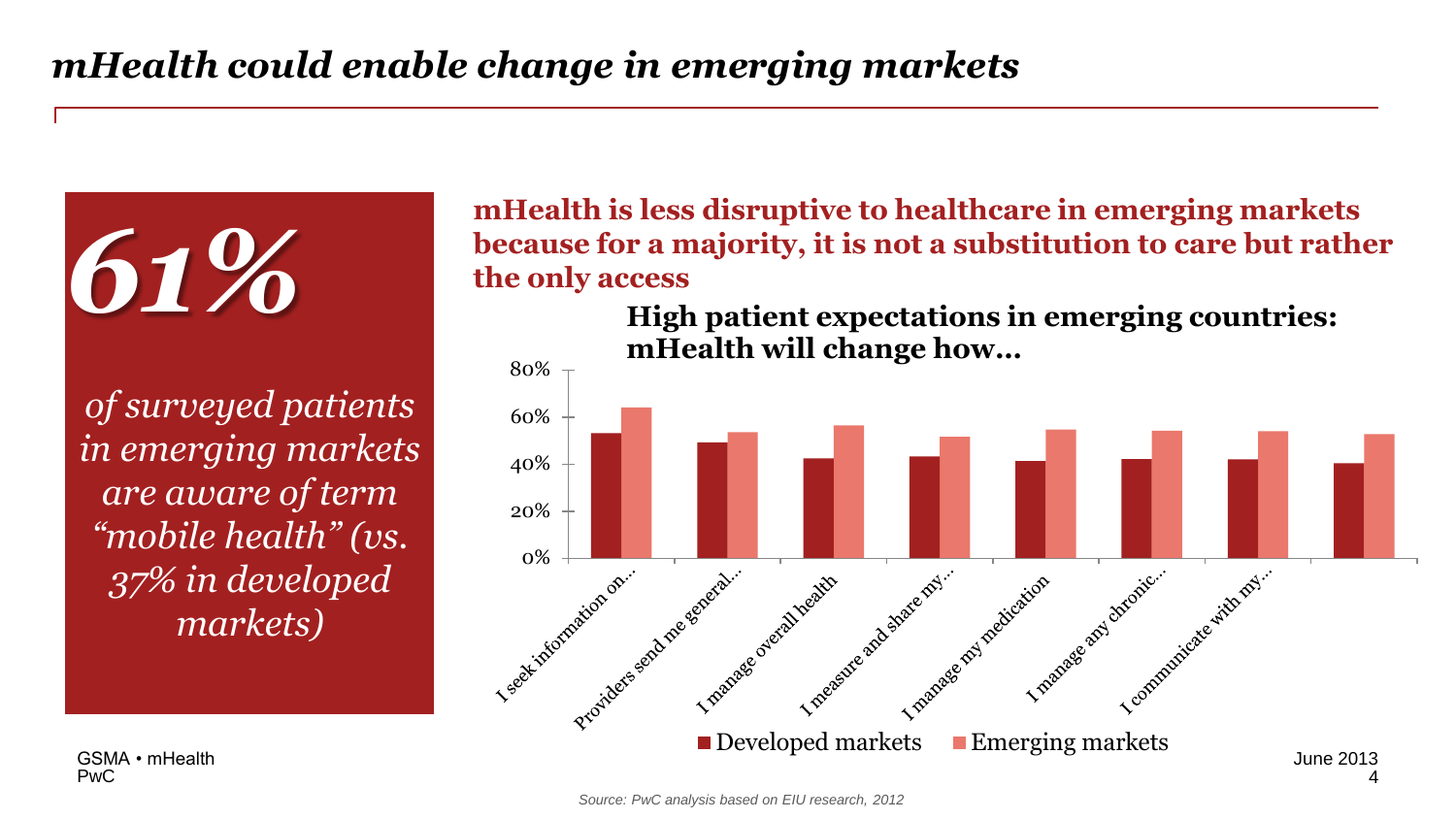## *Increased awareness will result in higher adoption*

*of payers in emerging markets pay or plan to pay for telephone consultations (vs. 29% in developed markets)*

#### **More mHealth services are covered by payers in emerging markets than in developed countries** *43%*



#### **Services payers have already begun to pay for**

PwC GSMA • mHealth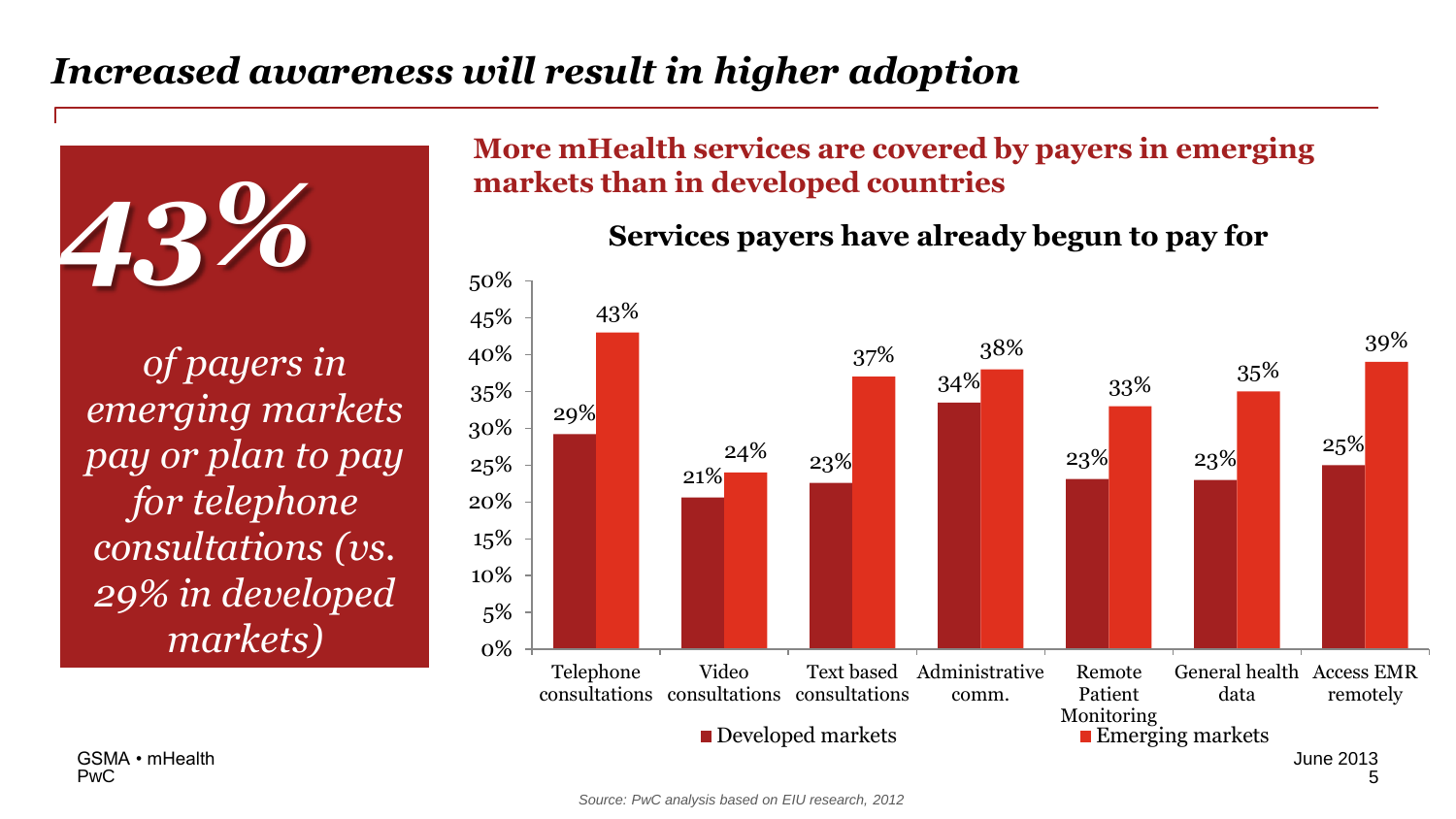## *We have recently assessed 3 broad socio-economic impacts of mHealth in EU and emerging markets (Brazil and China)*



June 2013 6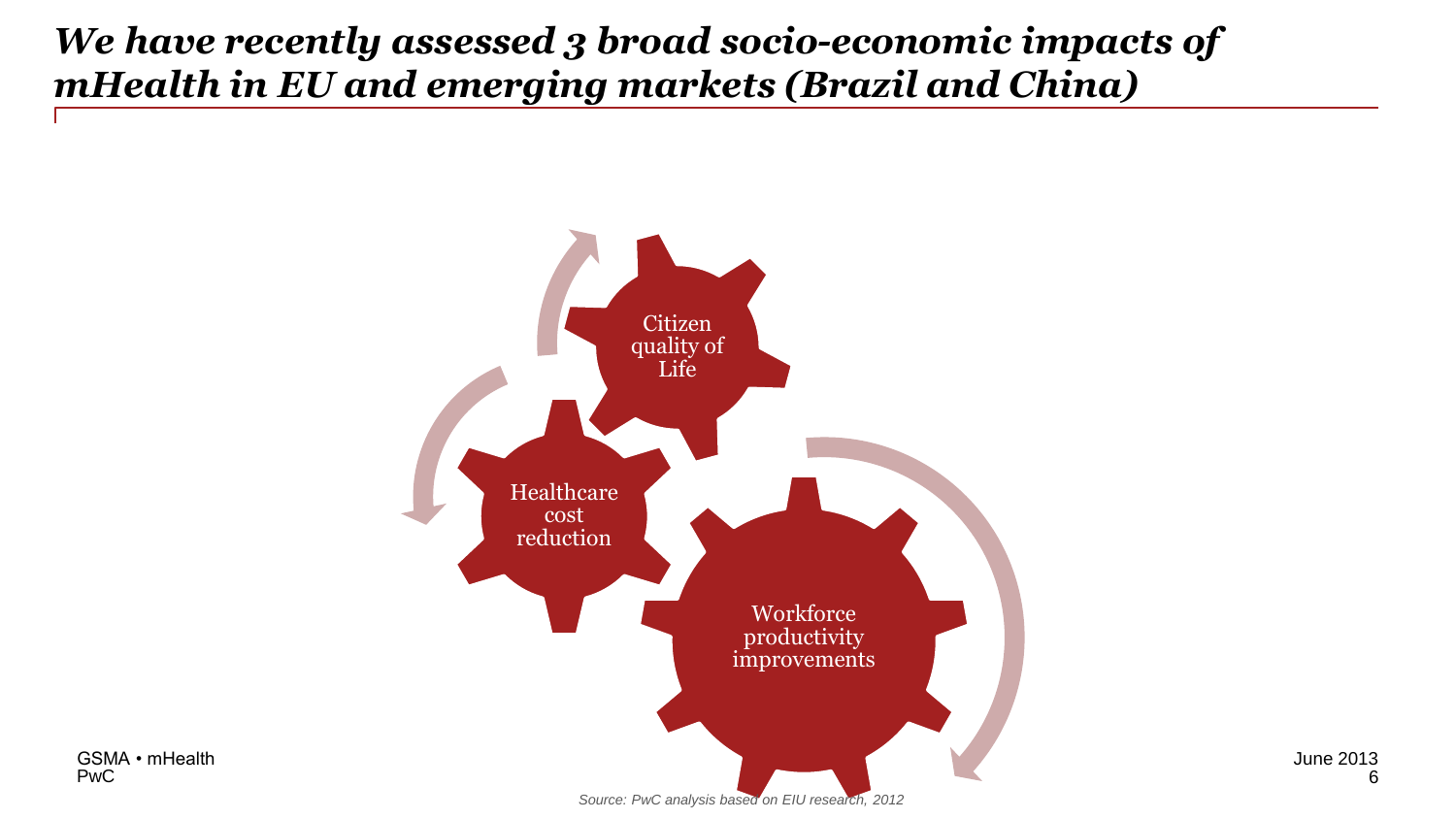*mHealth could add 100bn USD to EU GDP and over 10bn to the GDPs of Mexico and Brazil in 2017*



**Workforce** productivity improvements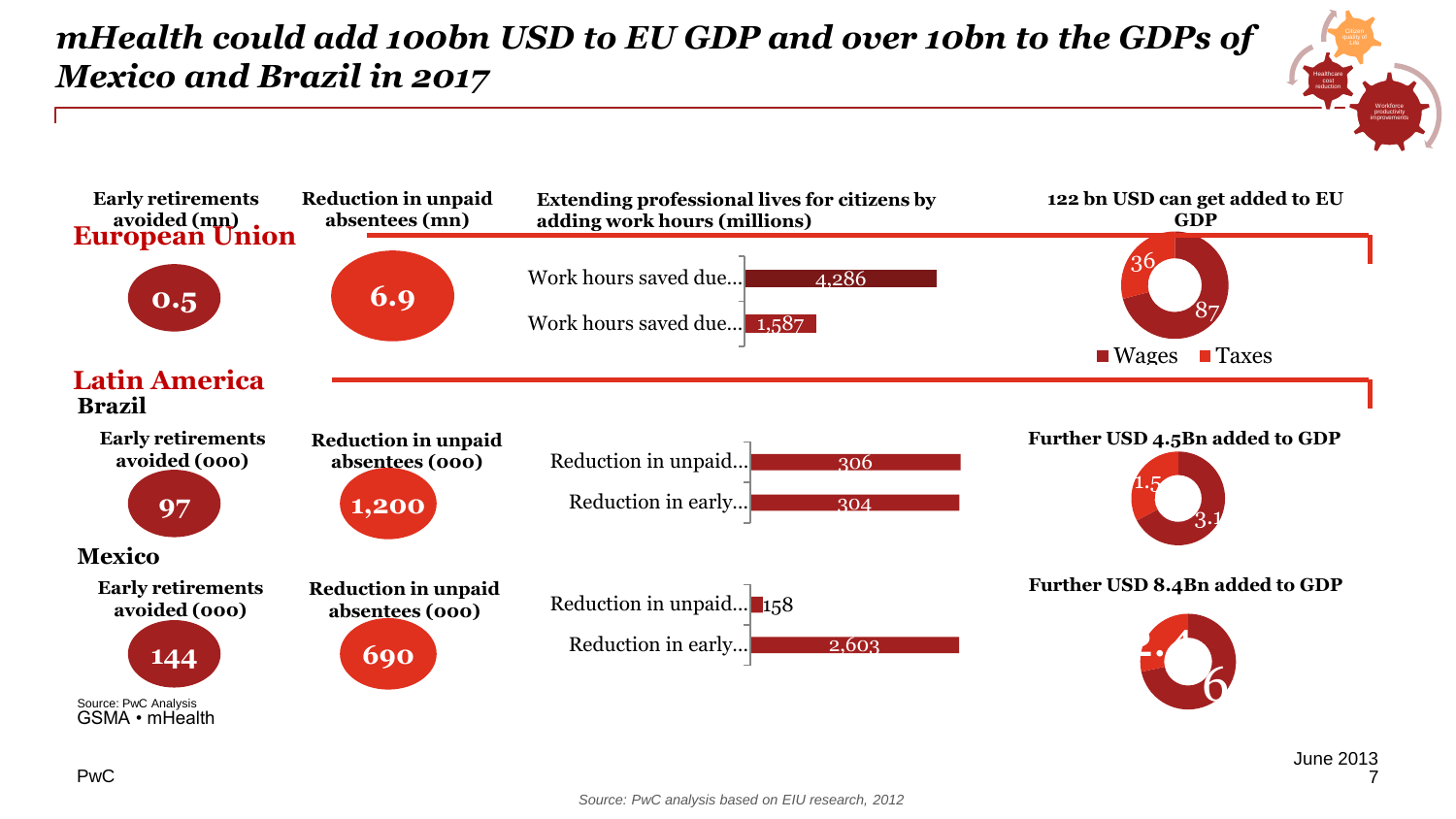### *In 2017, mHealth could result in \$130bn lower healthcare cost across the EU, and \$18bn lower cost in Brazil and Mexico*



GSMA • mHealth Source: PwC Analysis

**Workforce** productivity improvements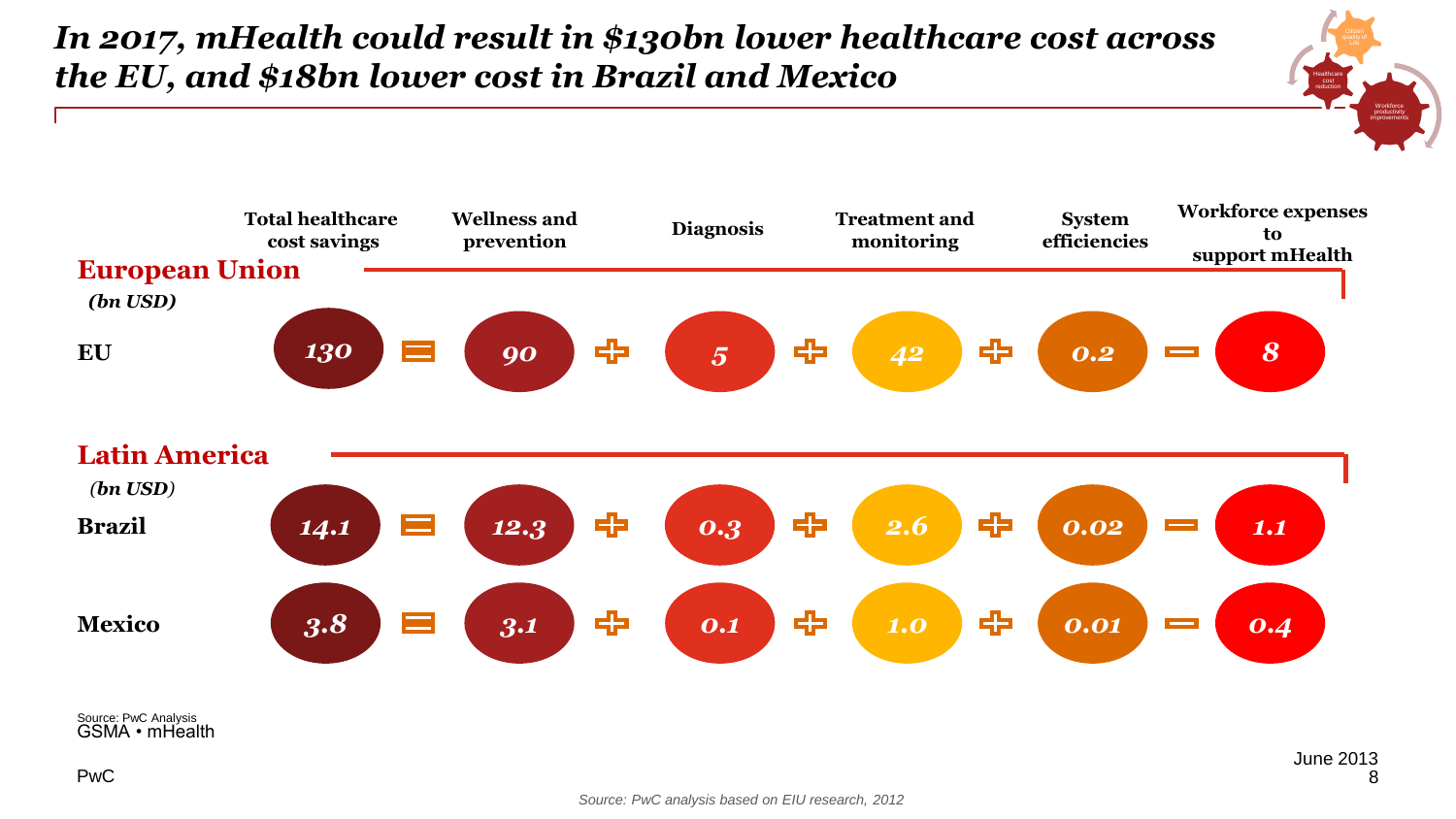#### *mHealth services could potentially improve the quality of life of ~150m people in EU, Brazil and Mexico by 2017*



PwC GSMA • mHealth Source: PwC Analysis

June 2013

**Workforce** productivity improvements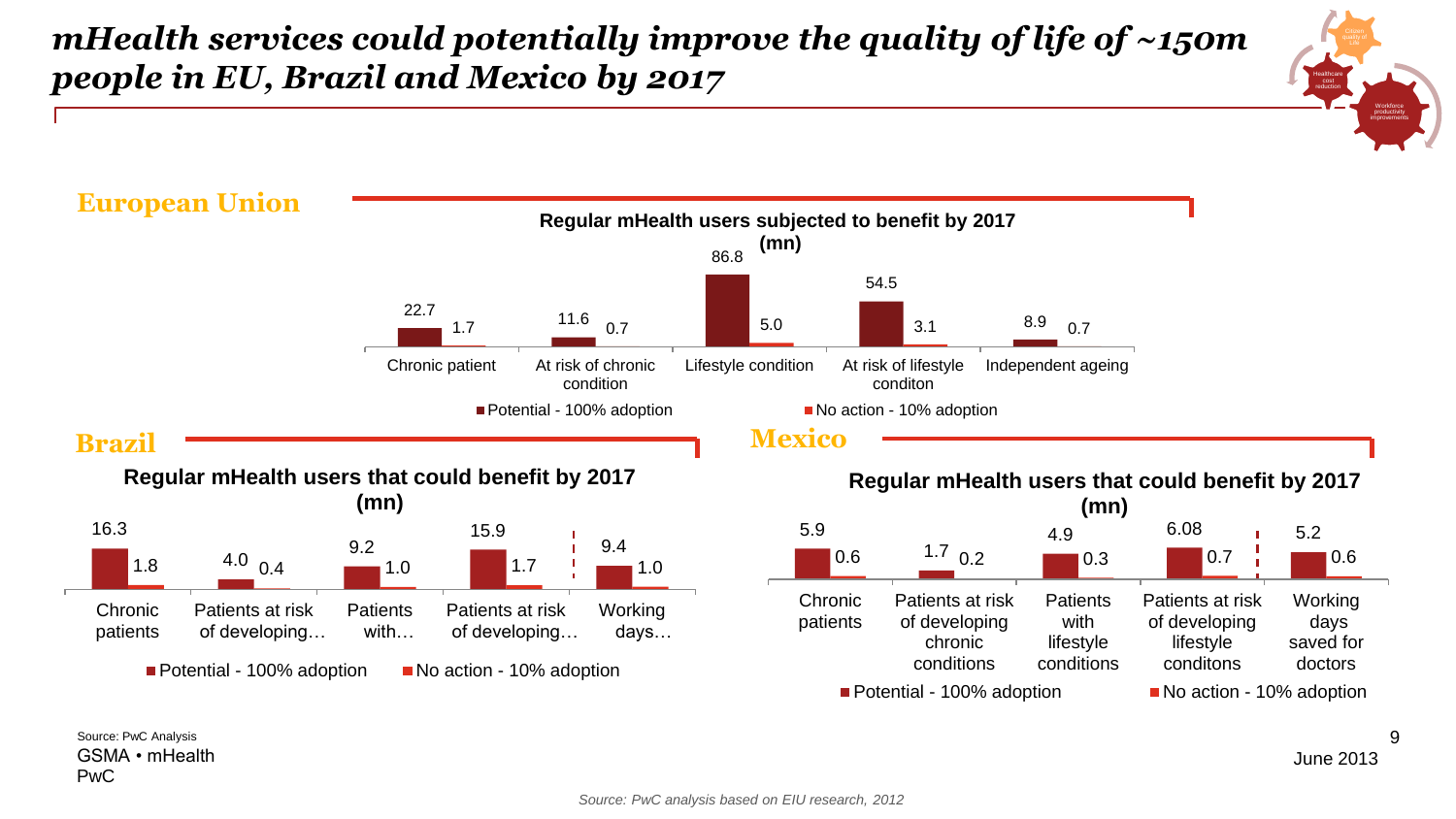*With full adoption, mHealth could impact 300m people and save >\$40bn healthcare costs in China and India by 2017*



**Workforce** productivity improvements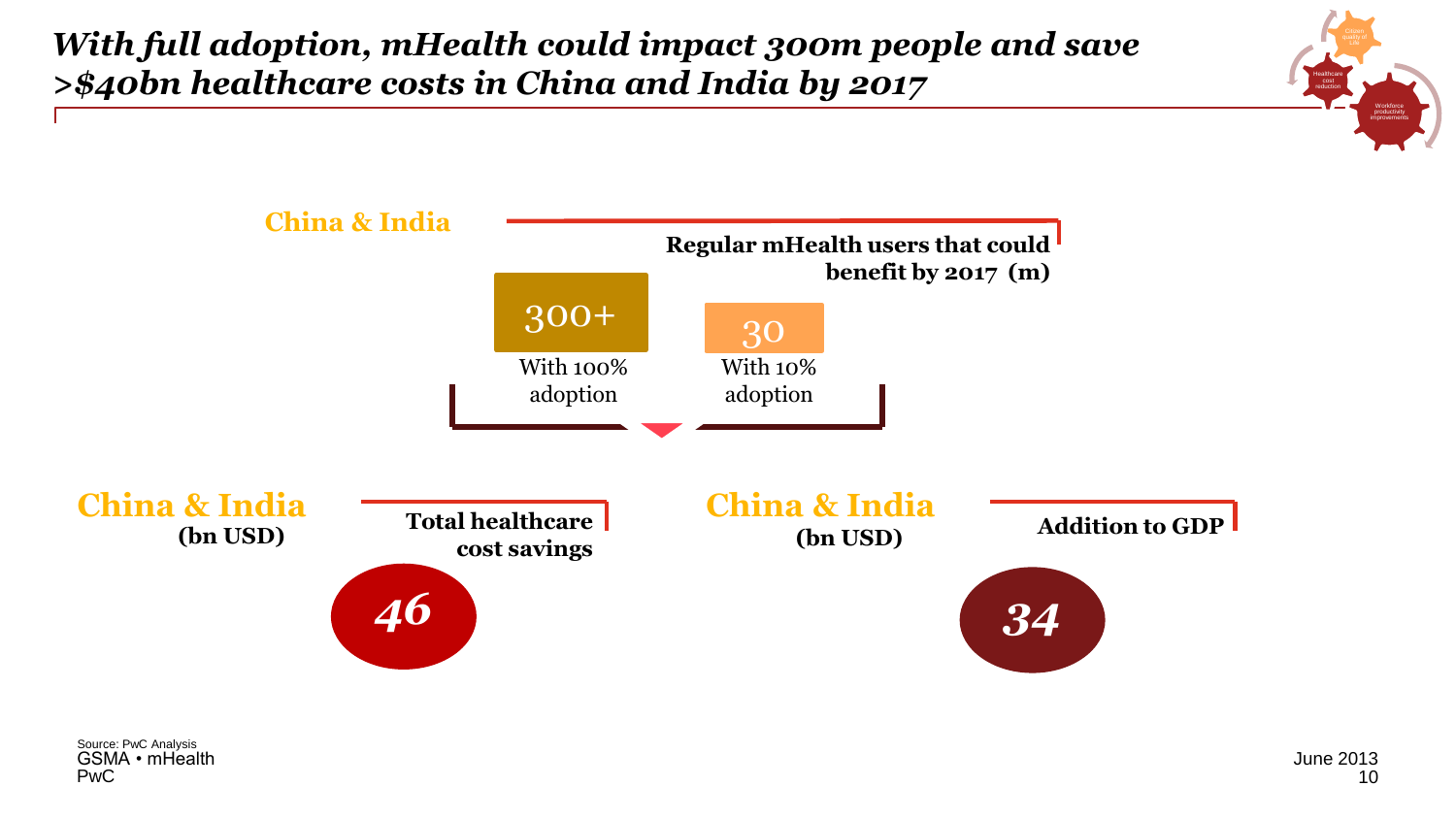#### *Developed Asia countries will also benefit: PwC analysis finds mHealth for the elderly in Japan could save over \$10bn in 2017*